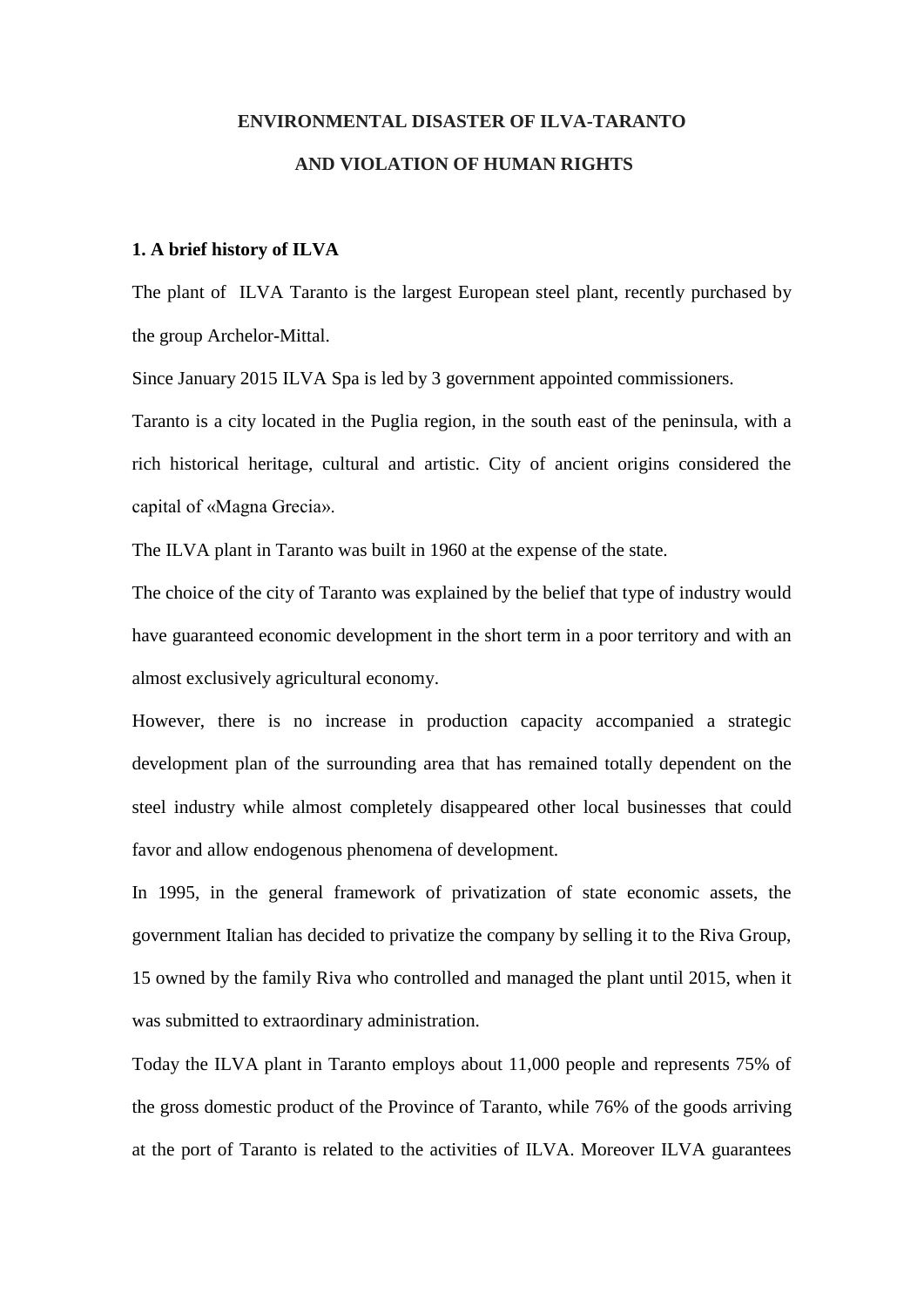the work of a large number of employees of the industries of the armature (around 3,000).

In 1990 the Italian government had declared the province of Taranto a "high area risk of environmental crisis".

The emissions of ILVA pollutants have been the object of the years of several actions before the judicial authorities, some of which are still ongoing, due to pollution, environmental disaster, intentional and culpable, food poisoning, malicious omission of precautions against accidents at work, aggravated damage to public goods, spillage and jet of dangerous substances and atmospheric pollution.

The Gip of Taranto had the seizure without the right to use the facilities of ILVA because "*who managed and manages ILVA continued in this polluting activity with conscience and will for the logic of profit trampling on the most elementary rules of security*".

Following this provision, the Italian government has adopted several (now 10) measures legislative urgent c.d. «*Salva-ILVA*» with which he ordered the continuation of production despite the investigations of the judiciary and despite the devastating impact of ILVA had been proved on the population and the surrounding environment.

October 30, 2018 began the era of Arcelor-Mittal, who negotiated with the government the purchase of the steelwork without layoffs, but postponing to 2023 the environmental rehabilitation and modernization of the plants.

## **2. The impact of ILVA on the environment and on health of the population.**

To have a perception, however partial, of the environmental impact of ILVA of Taranto can generate, the plant includes 8 mining parks, 2 quarries, 10 batteries to produce the coke, 5 blast furnaces, 2 steelworks with LD converters and 5 continuous castings, 2 rolling mills to hot for tapes, a hot rolling mill for sheet metal, a cold rolling mill, 3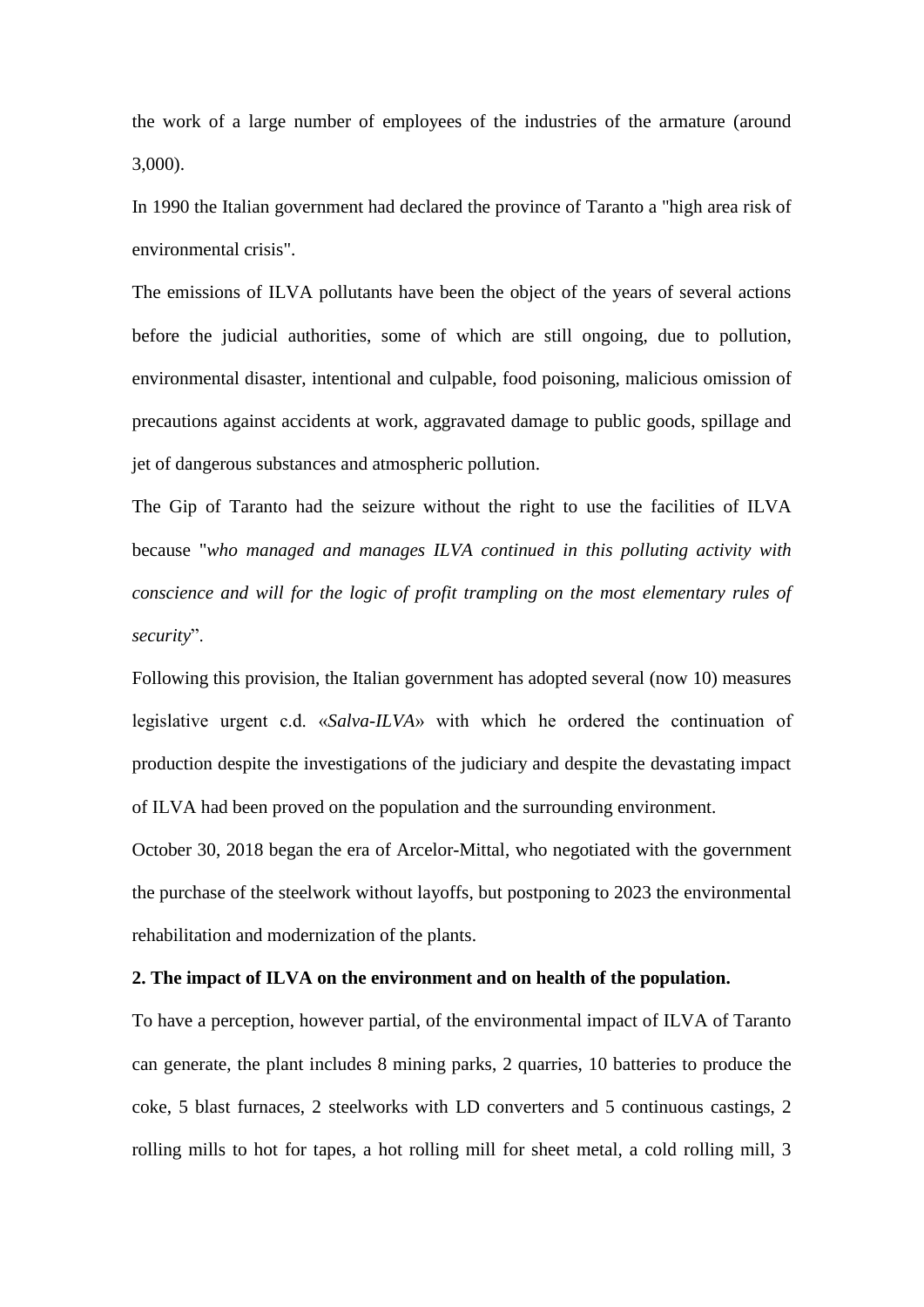lines of galvanizing, 3 pipes. There are 215 industrial chimneys of which the highest is 210 meters high.

Approximately 800 ships per year are destined for ILVA in the port of Taranto.

In the mining park there are 20 m high mountains of mineral iron, that occupy one surface area about 90 football fields.

These mining parks are still in the sky open and in presence of the least amount of wind (remember that Taranto is one sea city where the wind is common) or when the material is moved to start since it is loaded onto the tapes, enormous quantities of iron powders are dispersed in the air heavily polluting the surrounding environment.

The parks also stand on ground not waterproofed, thus making it easier to contaminate the groundwater, above all when, to contain the dispersion of dust, the parks are "wet".

ILVA was built completely immersed in the urban context of the city of Taranto, the mineral parks are located 170 meters from the residential area, the cokeries at 730 meters and the fence wall 135 meters from the nearest house in the Tamburi district which counts 18.000 inhabitants around.

The judges highlight how the company's top management (CEO, Chairman and Deputy Chairman of the Board of Directors, Director of the plant) would have put in place "*A criminal association for the purpose of committing more crimes against the public safety*" and would have deliberately omitted to take the appropriate measures required by law for risk management.

I can not cite all the data on the emissions of harmful substances but, the epidemiological report clarifies that «174 deaths were reported in the period 2004-2010 be caused by ILVA, 83 of which are attributable to exceedances of the limit value of environmental dustiness (PM10)".

The National institute Health Service has ascertained in the period 2003-2009: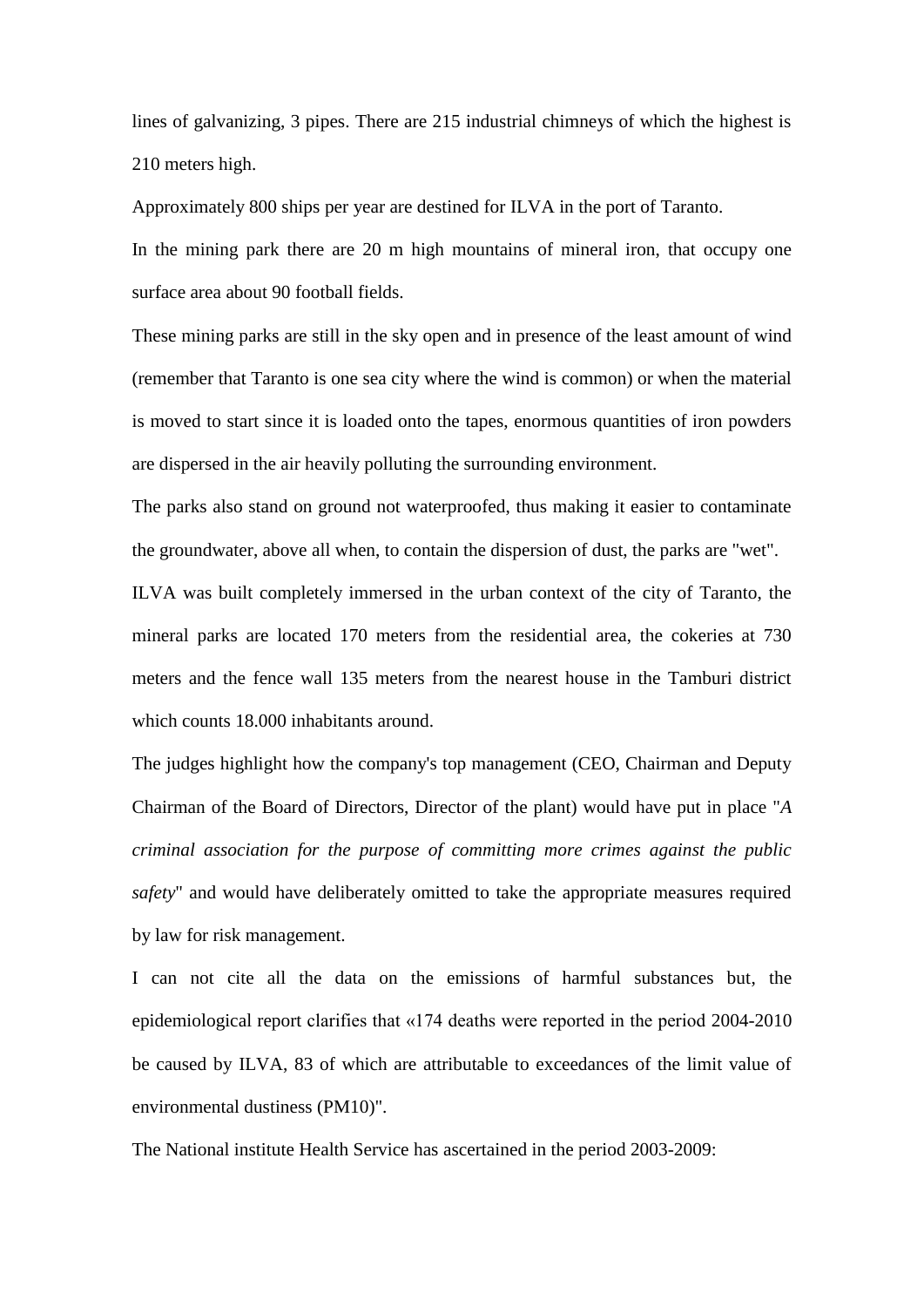1) the incidence of childhood cancer increased by 54% compared to the regional average and that of infant mortality of 11% compared to the regional average;

2) the excess of female tumors for women who live in the municipalities of Taranto and Statte respect at the provincial average it is 20%;

3) the excess of male tumors for men residing in the municipalities of Taranto and Statte compared to provincial average is 30%.

The dispersion of ILVA pollutants also leads to an increase in mortality on days immediately following those in which there is a wind coming from the upper North-West at 7 n / s for a period of 3 consecutive hours (so-called «Wind Days»).

In this days the ASL of Taranto has published several notices inviting the resident population in the neighborhoods adjacent to ILVA to take some precautionary measures at times when pollution levels are high (close windows, do not do outdoor activities).

It is good to highlight that there are also some primary and secondary schools (children aged 6 to 11 years) that arise near the ILVA plants.

Against this studies and documentation, the Mayor of Taranto has ordered the ban on playing in green areas, the ban on burying and to unearth the dead in the cemetery adjacent to the plant, the ban on the use of water flap in any capacity.

The population knows this situation well, but the protest are mild and not very organized.

They often rely on local politicians and only some heroic environmental organization breaks the silence.

The mothers of the Tamburi district, the closest to the plant and almost completely inhabited by the workers of ILVA, are particularly protesting.

But the protests are never too strong, because those mothers know that what kills their children feeds them.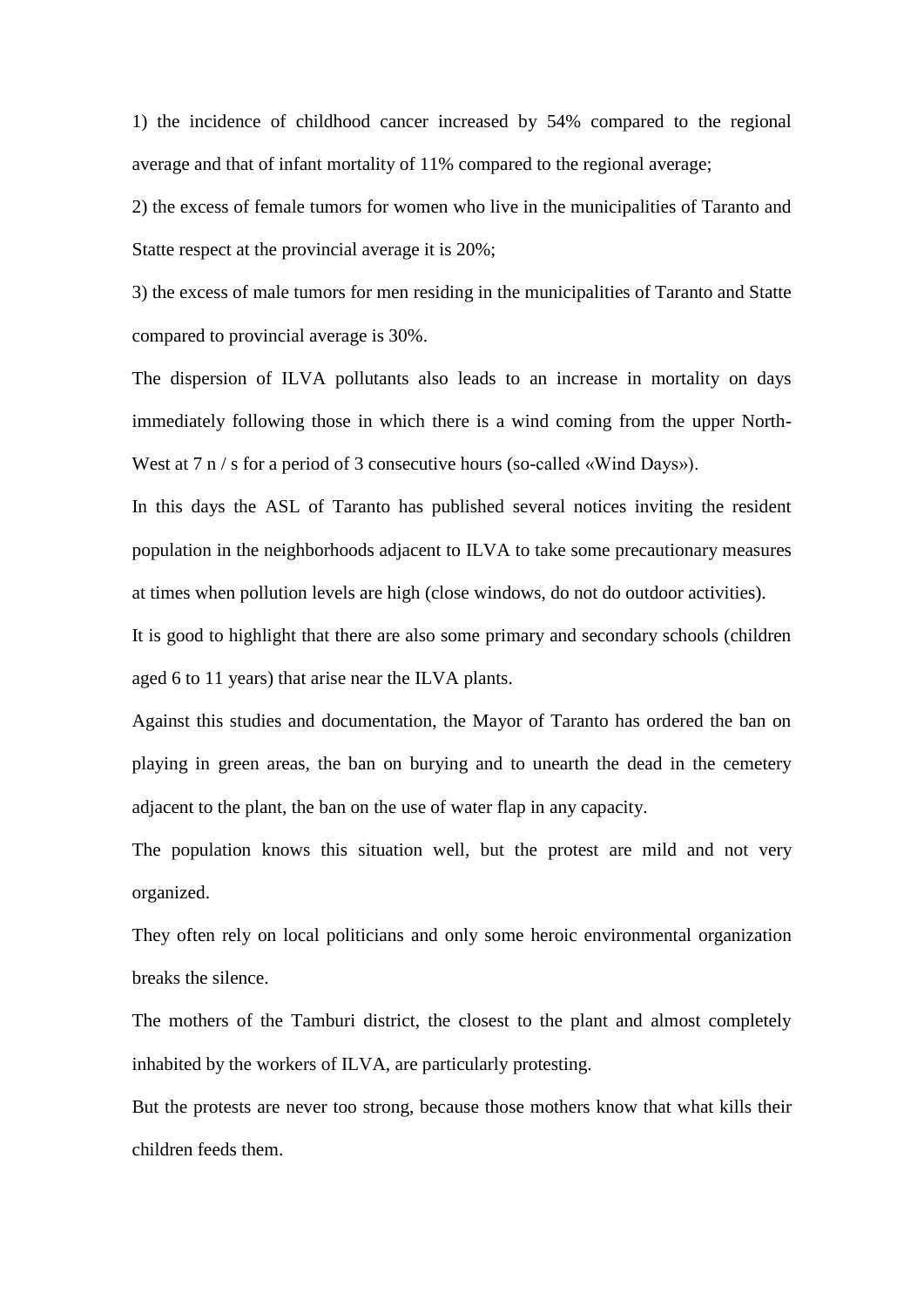#### **3. ILVA: violation of human rights within EU**

At this point it is legitimate to ask what is the responsibility of the Italian State in the face of this dramatic situation.

States are obliged to protect human rights of individuals in their jurisdiction as a result of signing and ratifying international human rights treaties such as International Covenants for Civil Rights, political, social, economic and cultural and, in the case of European States, the European Convention of human rights of man (ECHR).

The legal obligation of the state to protect human rights also joins the responsibility companies to respect these rights which arise independently from that of the authorities governmental.

Principles on Business and Human Rights are based on three pillars: the duty of the State to protect human rights, the responsibility of the companies to respect them and access to justice.

#### **3.1 Right to life**

The right to life is a fundamental right par excellence, an inalienable right of the human person without whom every other right would remain "illusory".

It is a right protected by all the international instruments for the protection of human rights and directly from many Constitutions national, which is not necessary to mention.

#### **3.2 Right to health**

The right to health is protected by art. 12 of the International Covenant on Economic, Social and Cultural Rights that Italy has ratified with Law No. 881 of October 25, 1977 and which recognizes: "*the right of everyone to the enjoyment of the highest attainable standard of physical and mental health.* 

*The steps to be taken by the States Parties to the present Covenant to achieve the full realization of this right shall include those necessary for:*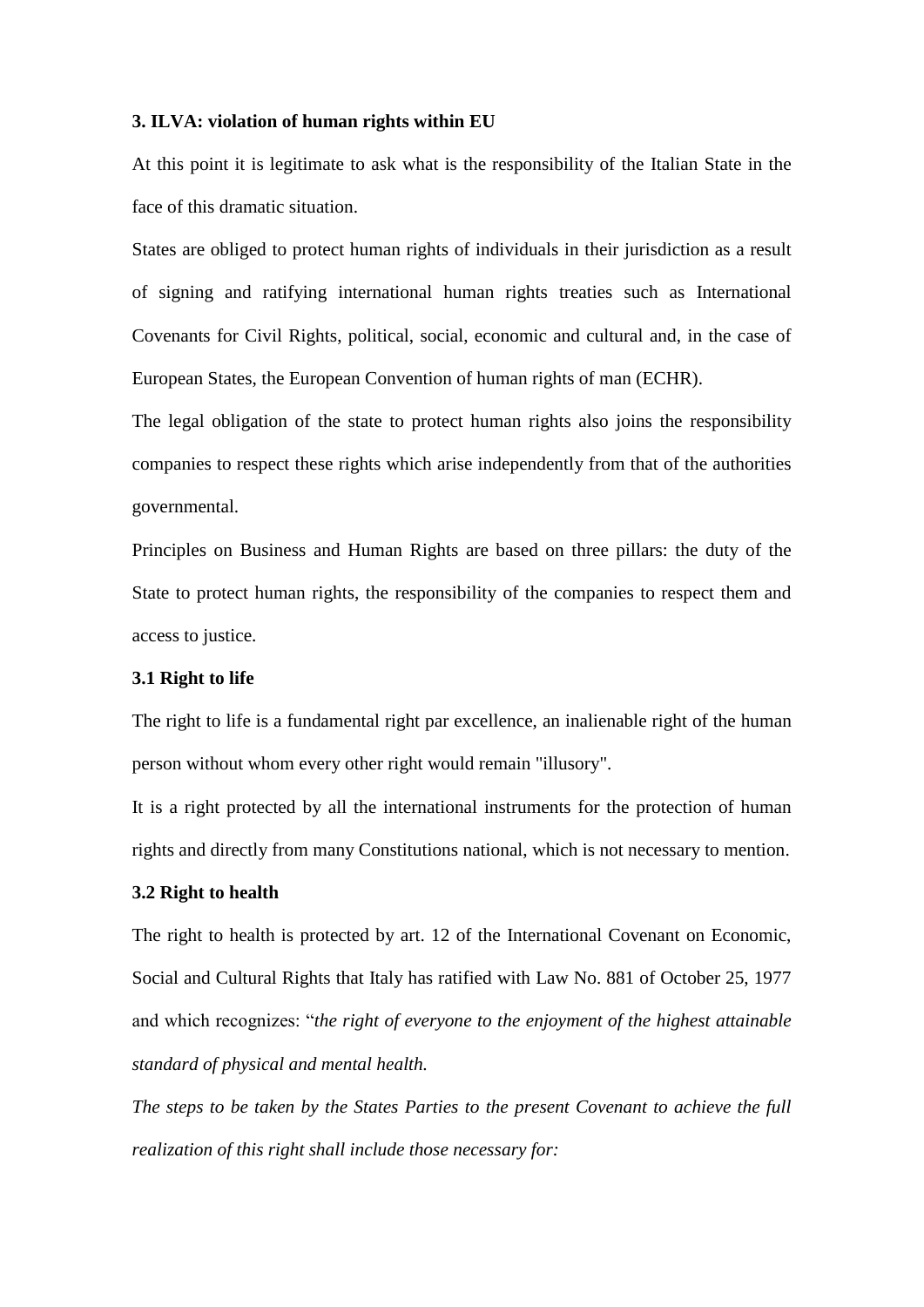*a) The provision for the reduction of the stillbirth-rate and of infant mortality and for the healthy development of the child;*

*b) The improvement of all aspects of environmental and industrial hygiene; c) The prevention, treatment and control of epidemic, endemic, occupational and other diseases*".

Paragraph 2b of art. 12 has been interpreted to include all environmental consequences which can affect human health.

Furthermore, the same paragraph is considered comprehensive also measures necessary for the protection of workers' health and safety.

## **3.3 Right to live in a healthy environment**

Although not having an independent recognition in international law the right to live in a healthy environment is closely connected with the right to health, protected by art. 12 of the Covenant international law on economic, social and cultural rights.

## **The precautionary approach**

The precautionary approach it therefore makes it possible to better determine the contents of the duties of due diligence on States and requires them to adopt the regulatory, administrative and political instruments they guarantee adequate risk management even in those situations where, in the absence of certain evidence, there are threats to the environment.

#### **The right to receive information**

This right is based on the obligation of state authorities to provide access to the results of the investigations and studies on the environmental impact of industrial activities on all the actors involved so that these can make the best decisions for their wellbeing and for their families.

## **4 The ILVA case**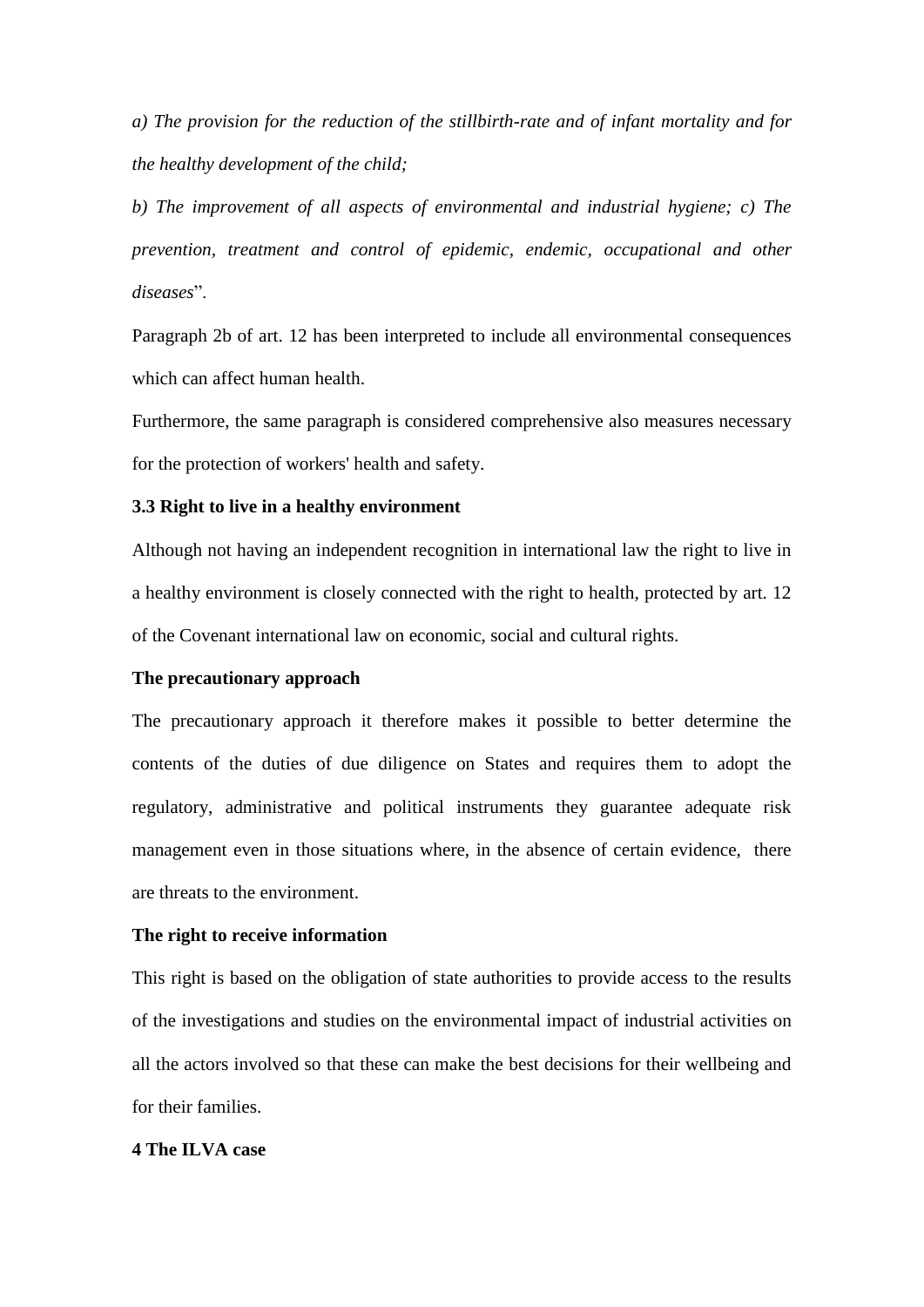In the light of the above, in the case of ILVA there can be no doubt about the dangerousness of the activities carried out and on the impact they have had and continue to have on the health of the inhabitants of Taranto and the surrounding environment.

The Italian State had and has the obligation to take all the measures necessary to prevent and remedy them violations and to sanction those who committed them.

It is not enough to adopt legislative measures that protect individual rights and the environment, but it is instead necessary for these measures to be implemented in practice and that any violations should be duly investigated and sanctioned.

Italy has a detailed legislative and administrative framework on protection environment that is in the abstract suitable to protect individuals and to guarantee the protection of the rights set out above also in light of the new law n. 68/2015 which foresees new environmental crimes.

But in the case of ILVA, in the face of serious violations committed by the company during the decades in which it operated private, the Italian State has negligently delayed the adoption of preventive and preventive measures precaution to contain the risks arising from exposure to the polluting emissions of ILVA.

Completely absent, or otherwise ineffective, were the sanctions: the main criminal proceedings related to the ILVA of Taranto are still ongoing and are very far from being completed, a circumstance that does not bode well for the effective protection of victims.

The Italian Government has adopted one series of legislative measures that have effectively blocked the action of the judiciary and slowed down further the measures required by EU law to contain and limit the damage caused.

Despite the dramatic situation described above has been progressively granted to the ILVA management to extend the terms for completion of the AIA until 2023 and the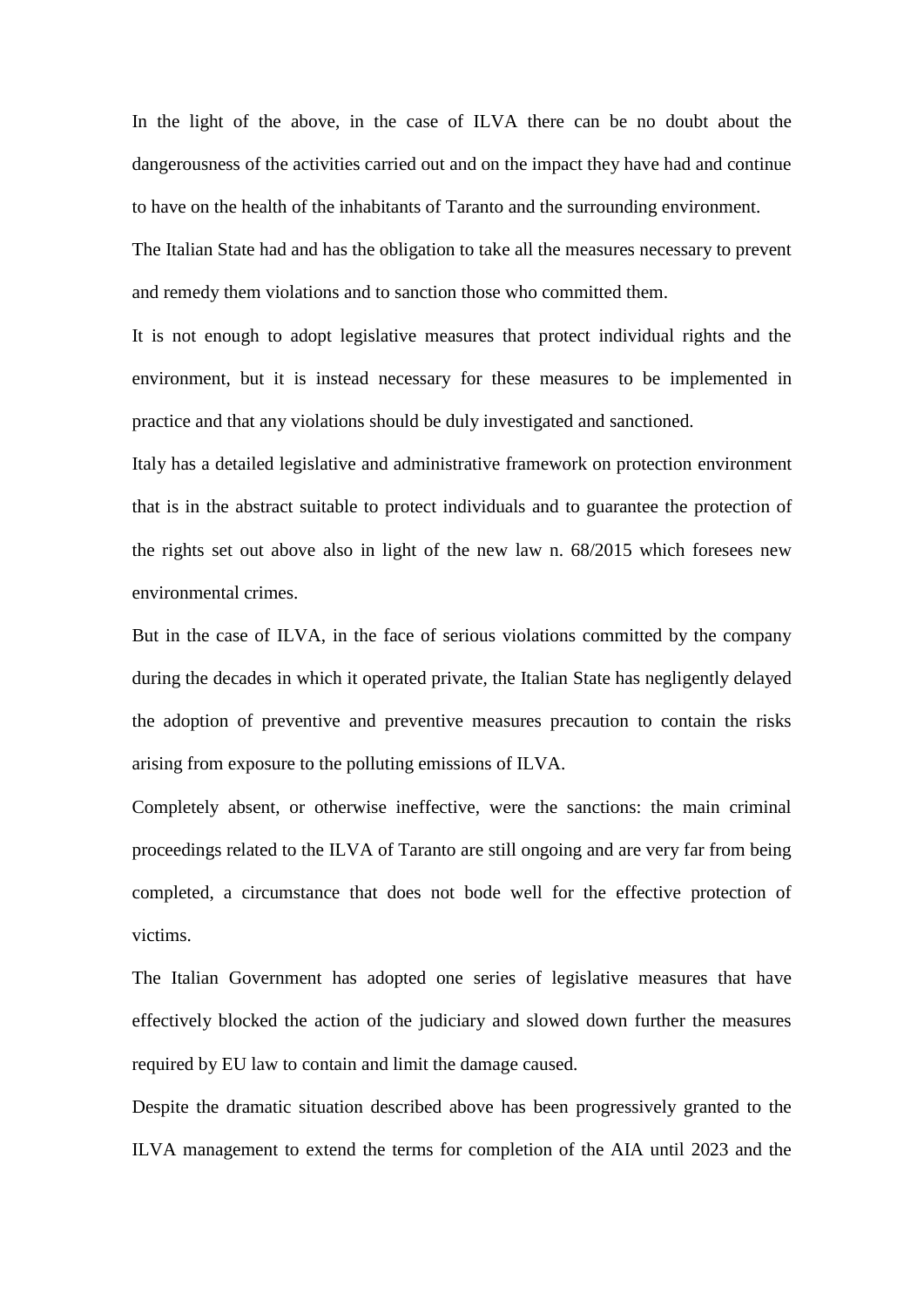penal and administrative immunity to the current managers and prospective buyers for the activities carried out in implementation of the environmental plan.

Finally, it is noted that the citizens of Taranto have never been informed of the gravity of the situation linked to the pollution of the areas surrounding the ILVA and the impact of industrial activities on the health.

For example, before April 2005 there was no notification of presence dioxin and the environmental association Peacelink denounced the presence of dioxins in cheese and animals and not the Taranto authorities.

It appears evident therefore that the population did not receive adequate information from the authorities and he could not realistically evaluate the risks he faced and kept on living and work in the area adjacent to ILVA.

Notice finally how in the neighborhood Tamburi survive still some elementary and middle schools: it seems frankly disconcerting that, in the light of all the studies carried out and reported here, there has not yet been any provision aimed at moving them schools in a safer area to ensure that children who attend them have the possibility of a lifetime healthy and normal growth.

The Italian Constitutional Court, in the recent sentence no. 58/2018 stated "*The legislator has excessively privileged the interest in the continuation of productive activity, completely neglecting the requirements of inviolable constitutional rights linked to the protection of health and life itself, which must be considered inseparably connected the right to work in a safe and non-hazardous environment*"

# **5. Conclusioni**

The history of ILVA deserves to be told to underline how, in a highly developed country industrialized and endowed with a complex national and legislative binding framework supranational rights in the field of fundamental rights and environmental